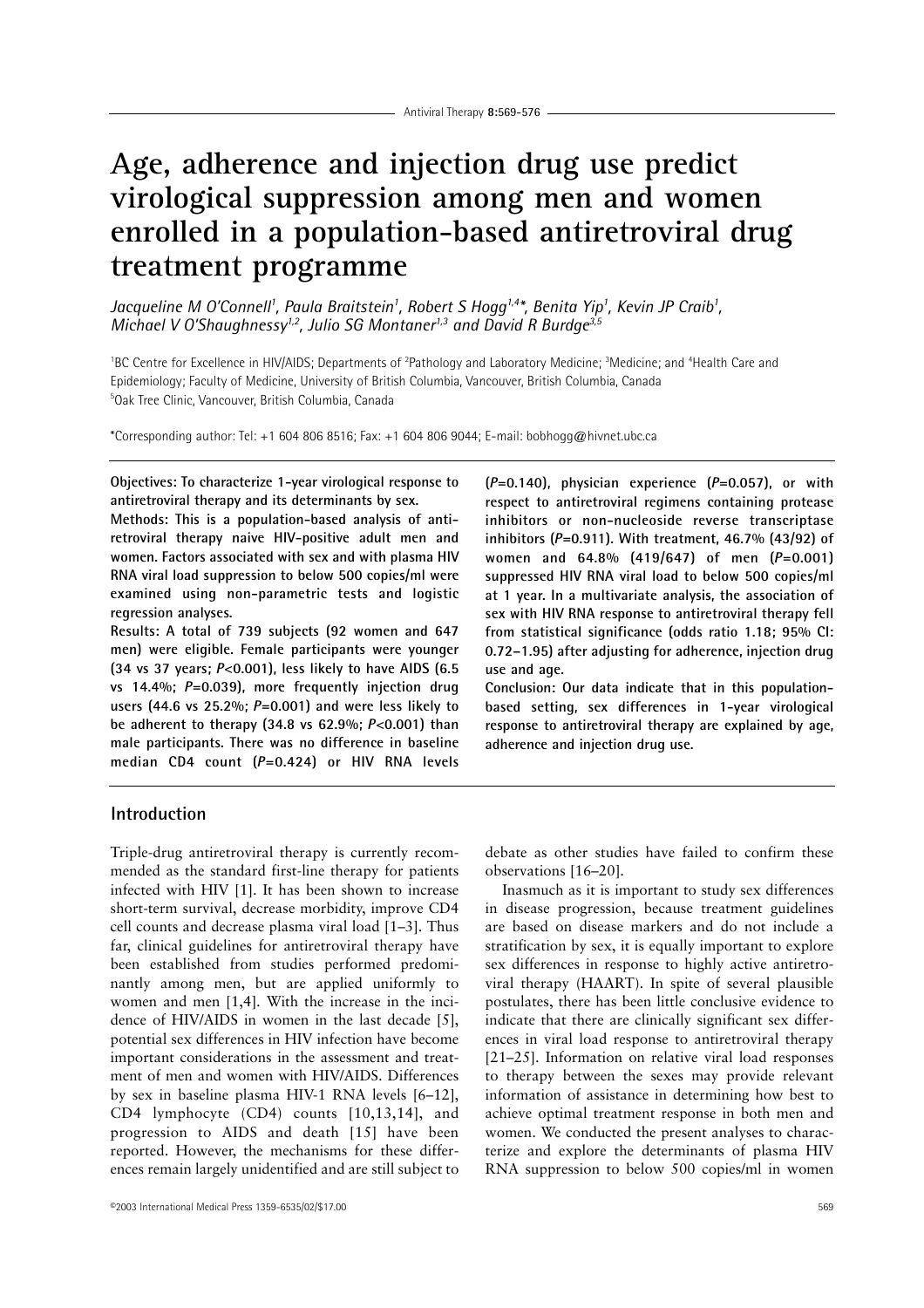and men in British Columbia who first started tripledrug antiretroviral therapy between 1996 and 1998. This is among the first population-based studies investigating sex differences in response to antiretroviral therapy.

# **Methods**

## HIV/AIDS Drug Treatment Program

Since 1992, the HIV/AIDS Drug Treatment Program at the British Columbia (BC) Centre for Excellence in HIV/AIDS has distributed antiretroviral therapy at no cost to eligible HIV-infected residents of BC. Medication is dispensed on the basis of protocols established by the Therapeutic Guidelines Committee [26]. These guidelines are reviewed annually and have remained consistent with those published by the International AIDS society USA [1,27,28].

#### Data collection

HIV-1 antibody-positive participants are recruited into the provincial HIV/AIDS Drug Treatment Program upon completion of a physician administered drug request enrolment form. Upon enrolment, each participant is asked to complete a programme consent form and survey, and the physician is asked to complete a clinical staging form. The clinical staging form records participant-specific information on HIV/AIDS-related conditions according to the World Health Organization's clinical staging system [29]. Participant surveys and clinical staging forms are re-administered annually.

Our retrospective analysis was restricted to HIV-positive men and women who first started triple-drug antiretroviral therapy between August 1996 and September 1998. Participants were followed until January 31 2001. In June 1996 the BC Centre for Excellence in HIV/AIDS adopted plasma viral loaddriven antiretroviral therapy guidelines, consistent with those put forward by the International AIDS Society – USA [30]. In brief, antiretroviral therapy naive individuals with plasma viral load >100000 copies/ml were offered triple-drug regimens (that is, two nucleosides plus a protease inhibitor or a non-nucleoside reverse transcriptase inhibitor), while those with plasma viral loads from 5000 to 100000 copies/ml were offered dual nucleoside therapy. In July of 1997, the guidelines were revised to recommend triple combination therapy for all antiretroviral-naive individuals with plasma viral loads ≥5000 copies/ml or a CD4 cell count below 500 cells/mm3 [1,27,28]. Later on, the guidelines were revised again, and combination therapy is now recommended for patients with CD4 <350 cells/mm<sup>3</sup>.

Participants were included in the study if they were 18 years of age or older, had baseline plasma HIV RNA levels above 500 copies/ml, and had at least 16 months of follow-up after initiation of antiretroviral therapy. Baseline values refer to the last measures taken prior to the first start date of antiretroviral therapy. Plasma viral load was measured using Amplicor HIV-1 Monitor<sup>™</sup> (Roche Diagnostic Systems, Branchburg, NJ, USA). For this study, plasma viral load of 500 copies/ml was chosen as the threshold measure for suppression and non-suppression of viral load in keeping with testing standards for the period beginning in August 1996, and for consistency through the study period. Sixteen months of follow-up was selected *a priori*, as it provides a conservative time window for virological suppression after 1 year from treatment start date.

Patient information was obtained through selfadministered voluntary questionnaire. For this study, adherence was defined as the number of months of medication dispensed divided by the number of months of follow-up in the first year, expressed as percentages. Ninety-five percent adherence to therapy has been associated with high treatment success as measured by viral load suppression [31, 32]. Thus, adherent participants in this study are considered to be those who have been 95% adherent to treatment. Physician experience was estimated from the cumulative number of treated HIV-positive patients the physician had followed at the time when the participant first started antiretroviral therapy [33].

#### Outcome measures

The primary outcome measure in our analysis was plasma HIV RNA viral load suppression to less than 500 copies/ml in the last available viral load measurement, at least 1 year after the start of antiretroviral therapy.

#### Statistical analysis

We followed an intent-to-treat principle – subjects were retained in their initial treatment groups irrespective of therapy switching – because it provided us with the most conservative estimate of true treatment effect. Statistical comparisons of baseline data stratified by sex and by viral load response were conducted using distribution-free methods. Categorical variables and continuous variables were compared with Pearson's  $\chi^2$ statistics and Wilcoxon rank sum non-parametric tests, respectively.

Logistic regression analyses were used to determine if sex, age, AIDS, baseline HIV RNA levels, baseline CD4, injection drug use, adherence and physician experience were associated with HIV RNA suppression to less than 500 copies/ml after initiation of triple-drug antiretroviral therapy. To assess independent predictors of HIV RNA viral load suppression, variables significant in univariate analyses (*P*<0.05) were considered in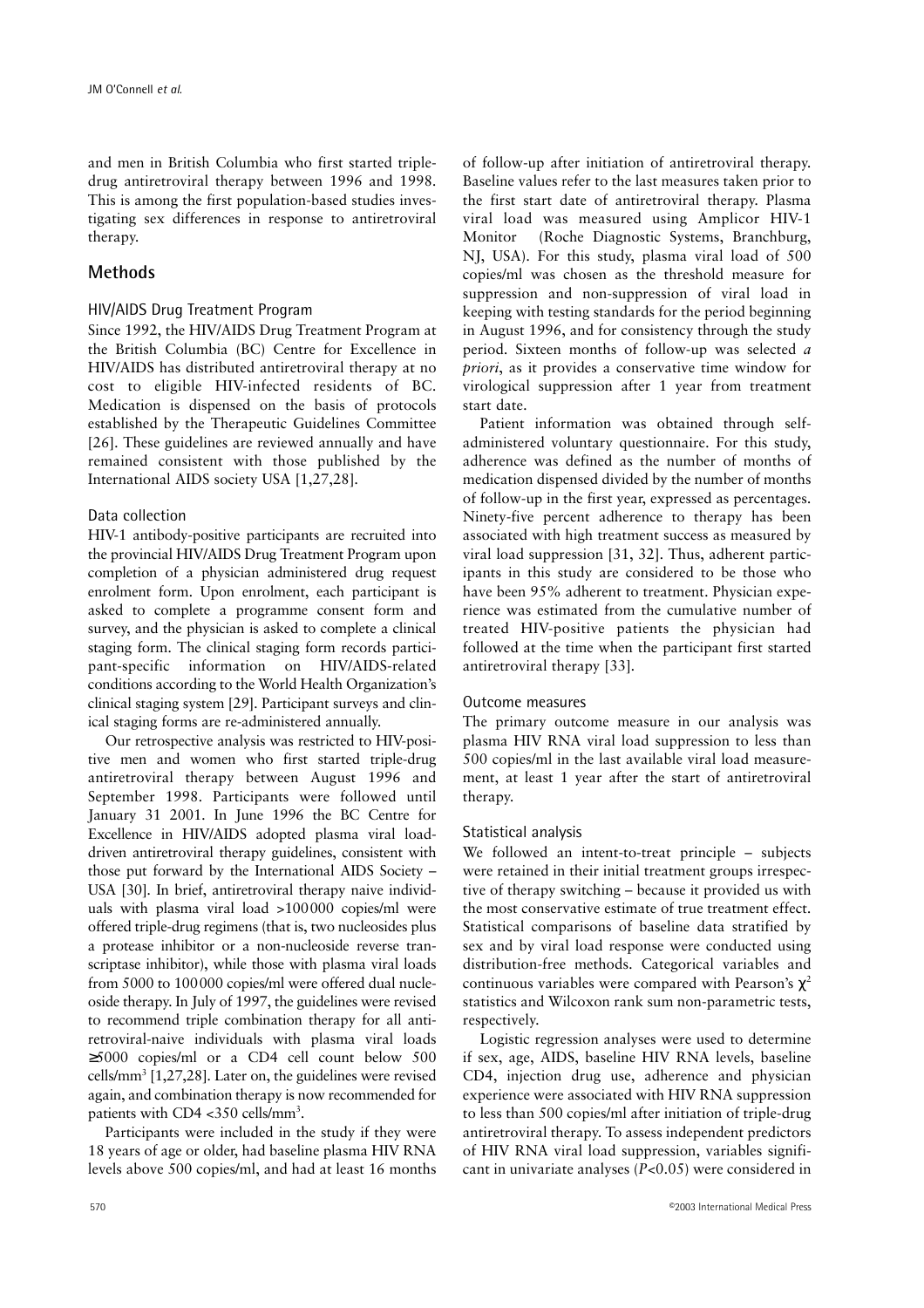multivariate logistic regression models. As have others [34], we evaluated suppression levels by fitting logistic models since we sought to evaluate factors associated with ever achieving plasma HIV RNA suppression. This approach was selected since we assumed that ever achieving HIV RNA suppression would be more clinically relevant than the time to HIV RNA suppression [35]. All reported *P*-values are two-sided.

## **Results**

Of 856 Drug Treatment Program participants, 117 (13.7%) were excluded from the study. Those who were excluded from this study were significantly more likely to be women. Our analysis was based on 739 participants who started naive on triple combination antiretroviral therapy upon enrolment into the HIV/AIDS Drug Treatment Program between August 1996 and September 1998. In total, there were 92 women (12%) and 647 men (88%) in this study group. Median follow-up time for participants in this study was 28 (IQR: 22–33) months.

As shown in Table 1, female participants were younger (median 34 vs 37 years; *P*<0.001), less likely to have AIDS (6.5 vs 14.4%; *P*=0.039) and more likely to be injection drug users (44.6 vs 25.2%; *P*=0.001) than male participants. There was no sex difference with respect to median baseline CD4 count (*P*=0.424), median baseline HIV RNA levels (*P*=0.140) or physician experience (*P*=0.057). Female participants were less likely to be 95% adherent to their antiretroviral treatment regimen (34.8 vs 62.9%; *P*=0.001) than male participants. There was no statistically significant sex difference with respect to antiretroviral regimens containing protease inhibitors or non-nucleoside reverse transcriptase inhibitors (*P*=0.911).

Table 2 shows that men were significantly more likely to achieve HIV RNA levels below 500 copies/ml than women. Specifically, 43 out of 92 (46.7%) women and 419 out of 647 (64.8%) men (*P*=0.001) achieved an HIV RNA viral load response. Participants who achieved HIV RNA suppression to below 500 copies/ml were more likely to be older (38 vs 35 years; *P*<0.001) and to have a lower median baseline CD4 lymphocyte count (270 vs 340 cells/mm<sup>3</sup>; P=0.003). Those with a diagnosis of AIDS (*P*=0.003) and those who were 95% adherent to antiretroviral treatment (*P*=0.001) were more likely to suppress viral load. Injection drug users were less likely to achieve viral load suppression than those who did not use injection drugs (50.0 vs 67.3%; *P*=0.001). Baseline plasma viral load was not significantly different in those who did and did not achieve an HIV RNA response to below 500 copies/ml (*P*=0.650).

**Table 1.** Association between sex and clinical characteristics of 739 HIV-positive participants first prescribed any triple combination antiretroviral therapy between August 1 1996 and September 30 1998 (column percentages shown)

| Baseline variable                                                 | Female $(n=92)$                             | Male $(n=647)$             | P-value |
|-------------------------------------------------------------------|---------------------------------------------|----------------------------|---------|
| Age (years)<br>Median<br>(interquartile range)                    | 34<br>$(29 - 40)$                           | 37<br>$(32 - 44)$          | < 0.001 |
| Plasma HIV RNA (copies/ml)<br>Median<br>(interquartile range)     | 105000<br>$(35000-340000)$ $(55000-310000)$ | 140000                     | 0.140   |
| $CD4$ (cells/mm <sup>3</sup> )<br>Median<br>(interquartile range) | 310<br>$(160 - 440)$                        | 300<br>$(130 - 450)$       | 0.424   |
| AIDS diagnosis<br>No<br>Yes                                       | 86 (93.5%)<br>$6(6.5\%)$                    | 554 (85.6%)<br>93 (14.4%)  | 0.039   |
| Injection drug use<br>Yes<br>No                                   | 41 (44.6%)<br>51 (55.4%)                    | 163 (25.2%)<br>484 (74.8%) | 0.001   |
| 95% adherence<br>Yes<br>No                                        | 32 (34.8%)<br>60 (65.2%)                    | 407 (62.9%)<br>240 (37.1%) | 0.001   |
| Physician experience<br>Median<br>(interquartile range)           | 48<br>$(3-92)$                              | 43<br>$(5-137)$            | 0.057   |
| HAART regimen<br>PI<br><b>NNRTI</b>                               | 81 (88.0%)<br>11 (12.0%)                    | 567 (87.6%)<br>80 (12.4%)  | 0.911   |

As shown in Table 3, there was no statistically significant sex difference in HIV RNA suppression to below 500 copies/ml after adjusting for adherence, injection drug use and age (adjusted odds ratio 1.18; 95% CI: 0.72–1.95). In confirmatory analyses, we found that no combination of other potential confounders (baseline plasma viral load, baseline CD4 counts, physician experience, AIDS diagnosis, non-nucleoside reverse transcriptase inhibitor and protease inhibitor regimens) significantly changed these estimates, and these estimates were not significantly affected when adherence was considered as a continuous variable (data not shown). Model diagnostics did not detect any significant interactions. Also, since treatment guidelines changed during the study period, we evaluated whether calendar period might confound any sex effect. In both univariate and multivariate analyses, calendar period (before versus after July 1997) was not statistically significant (data not shown). Results were similar, where gender was significant univariately but fell from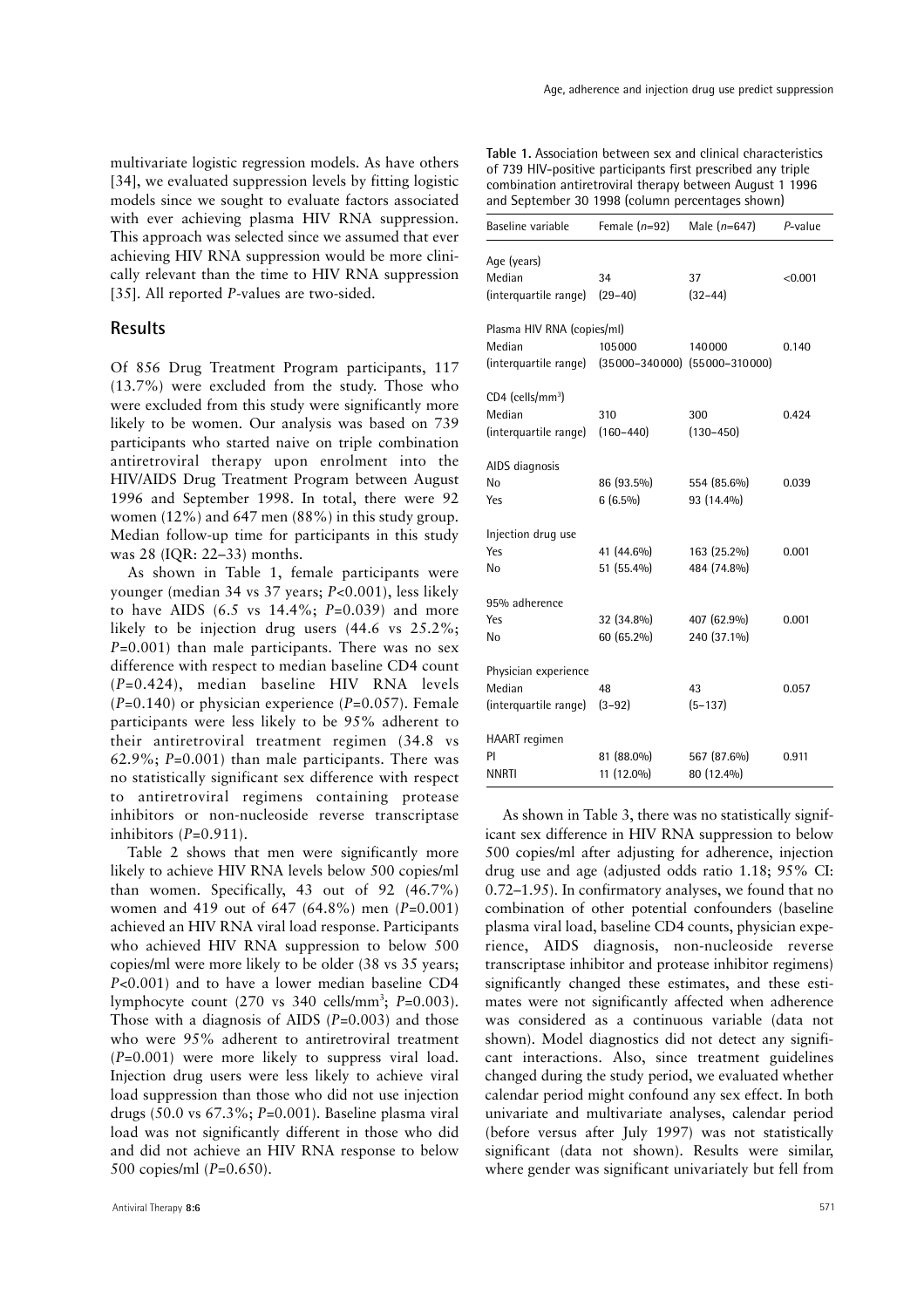|                                     | HIV RNA response                                     |                                            |         |
|-------------------------------------|------------------------------------------------------|--------------------------------------------|---------|
| Baseline variable                   | Not suppressed:<br>$\geq$ 500 copies/ml<br>$(n=277)$ | Suppressed:<br><500 copies/ml<br>$(n=462)$ | P-value |
| Sex                                 |                                                      |                                            |         |
| Female                              | 49 (53.3%)                                           | 43 (46.7%)                                 | 0.001   |
| Male                                | 228 (35.2%)                                          | 419 (64.8%)                                |         |
| Age                                 | 35.3 (31.6-42.0)                                     | $37.7$ $(32.9 - 44.0) < 0.001$             |         |
| Plasma HIV RNA (copies/ml)          |                                                      |                                            |         |
| Median                              | 130000                                               | 130000                                     | 0.650   |
| (interquartile range)               | $(48000-340000)$ $(50000-300000)$                    |                                            |         |
| CD4 (cells/mm <sup>3</sup> )        |                                                      |                                            |         |
| Median                              | 340                                                  | 270                                        | 0.003   |
| (interquartile range)               | $(180 - 480)$                                        | $(120 - 430)$                              |         |
| <b>AIDS</b>                         |                                                      |                                            |         |
| Yes                                 | 24 (24.2%)                                           | 75 (75.8%)                                 | 0.003   |
| No                                  | 253 (39.5%)                                          | 387 (60.5%)                                |         |
| Injection drug use                  |                                                      |                                            |         |
| Total number of IDU                 | 102 (50.0%)                                          | 102 (50.0%)                                | 0.001   |
| Total number of non-IDU 175 (32.7%) |                                                      | 360 (67.3%)                                |         |
| 95% adherence                       |                                                      |                                            |         |
| Total number who                    | 90 (20.5%)                                           | 349 (79.5%)                                | 0.001   |
| were $\geq$ 95% adherent            |                                                      |                                            |         |
| Total number who                    | 187 (62.3%)                                          | 113 (37.7%)                                |         |
| were <95% adherent                  |                                                      |                                            |         |
| (row percentages presented).        |                                                      |                                            |         |

**Table 2.** Association between HIV RNA plasma viral load response below 500 copies/ml and clinical characteristics of 739 HIV-positive participants

significance in the multivariate model, when we evaluated the time to suppression using cox regression analyses.

Table 4 shows results of a sub-analysis focusing on treatment adherence. In our cohort, participants who were more likely to be adherent to treatment were male and were slightly older. Among the suppressed individuals, there were a higher proportion of men who were adherent than women (78 vs 56%). Similarly, among the non-suppressed participants, 36% of the men were adherent while only 16% of the women were adherent. The same pattern is seen with injection drug users, with a higher proportion of men (49%) having 95% adherence than women (27%). Likewise, among the non-injection drug users, a higher proportion of males were 95% adherent than females (68 vs 41%).

## **Discussion**

Our data demonstrate that women prescribed triple combination antiretroviral therapy in British Columbia, Canada, did not achieve as full viral load suppression as men after at least 1 year of follow-up. However, our analyses indicate that sex differences in virological suppression after 1 year are explained by an imbalance of known predictors (age, injection drug use and adherence) between men and women.

Sex differences in biological markers of HIV disease have been reported [6–12,36], however, the clinical significance of these findings is still unclear [9,16]. Further, several prospective studies have found no difference according to sex in survival and progression to AIDS, in spite of some initial viral load differences in men and women [15,17,37]. Overall, whether a clinically important sex difference in viral load or time to progression to AIDS exists is still unclear. However, what of sex differences in response to treatment once started?

Antiretroviral therapy has been shown to benefit men and women [38], and at present, treatment guidelines recommend antiretroviral treatment based on clinical, virological and immunological status, but not sex [1]. Many biological reasons have been postulated for why women might have a different response to antiretroviral treatment than men. Women and men may show differential drug absorption [39], disparities in median body weight [40] and hormonal differences [4,41], all of which theoretically may result in differential response to treatment. Further, recent work suggests that a sex difference in virus–host interactions not explained by clinical disease status may exist [6,42,43]. In spite of many plausible postulates, there has been little conclusive evidence to indicate that there are clinically significant sex differences in virological

**Table 3.** Multivariate logistic regression models of clinical factors associated with HIV RNA plasma viral load response below 500 copies/ml among 739 participants first prescribed any triple combination antiretroviral therapy

| Variables                 | Unadjusted<br>odds ratio | 95% confidence<br>intervals | P-value | Adjusted<br>odds ratio | 95% confidence<br>intervals | P-value |
|---------------------------|--------------------------|-----------------------------|---------|------------------------|-----------------------------|---------|
| Model                     |                          |                             |         |                        |                             |         |
| Sex (male vs female)      | 2.09                     | 1.35-3.25                   | 0.001   | 1.18                   | $0.72 - 1.95$               | 0.508   |
| 95% adherence (yes vs no) | 6.42                     | $4.62 - 8.92$               | < 0.001 | 5.67                   | $4.06 - 7.97$               | < 0.001 |
| IDU (yes vs no)           | 0.49                     | $0.35 - 0.68$               | < 0.001 | 0.65                   | $0.45 - 0.95$               | 0.024   |
| Age (10 year increments)  | 1.40                     | $1.17 - 1.67$               | < 0.001 | 1.29                   | $1.03 - 1.53$               | 0.023   |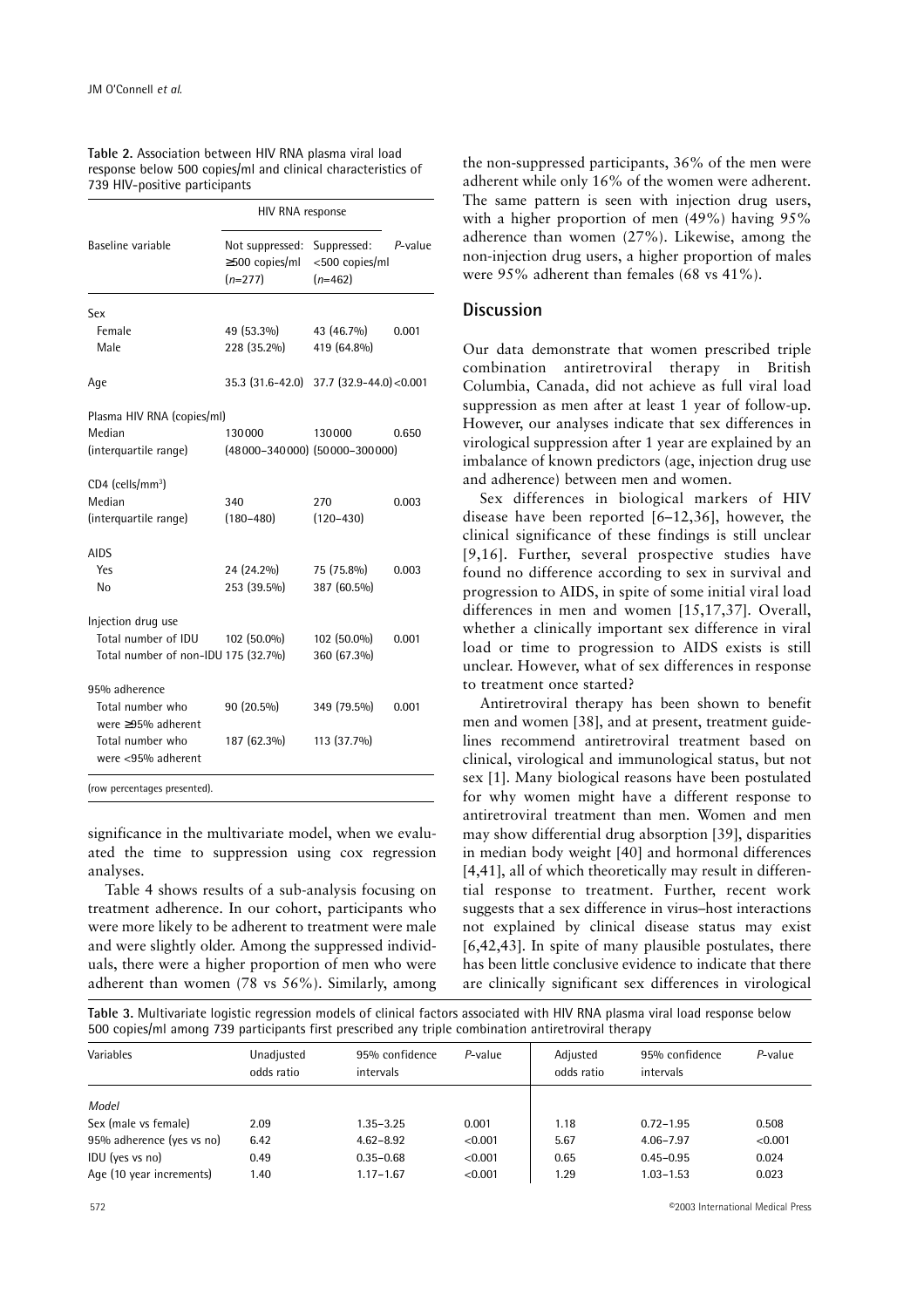response to ART [21]. Indeed, the present populationbased study finds little evidence of a sex difference in the potential to achieve a virological response to treatment.

At baseline, we saw no significant difference in median plasma HIV RNA levels between the sexes. As this is an observational study of only those people accessing treatment, this finding is not surprising. More importantly, however, we found that plasma HIV RNA levels at baseline did not predict viral load suppression after 1 year of antiretroviral therapy in men or women, nor did viral load suppression to below 500 copies/ml differ by sex in participants who were 95% adherent to treatment. Thus, initial viral load, and male or female sex do not appear to predict the potential to suppress viral load in our population.

Older participants in our cohort were more likely to suppress viral load after 1 year of treatment. This may reflect survivor bias or, we postulate, that this trend may be explained in large part by the fact that slightly older participants were more adherent to treatment. These results are similar to other study findings that older participants tend to have better adherence to ART [44,45], and we suspect thus may reflect more stable lifestyles, social support and generally better overall health.

In our study population, only 59.4% of participants were 95% adherent to treatment. Very little adherence data have been reported among observational rather than clinical trial cohorts, and these observational results are consistent with other published reports [45,46]. Suboptimal adherence has been suggested as the leading cause of virological failure of antiretroviral therapy [47].

Although a discrete sex difference in response to treatment fell from statistical significance in our multivariate model, our sub-analysis investigating adherence showed that women are less adherent to antiretroviral treatments than men, and women who inject drugs (most of HIV-infected women in our sample) have the most difficulty with treatment adherence. Therefore, women in our study have many of the characteristics that would predict that they will be among the least likely to succeed in suppressing viral load after at least 1 year of follow-up.

Even after controlling for adherence, injecting drugs predicted virological failure in our cohort. The frequency of transmission of drug-resistant HIV within the population of injection drug users in Vancouver has been found to be extremely low [49], thus we do not believe that drug resistance at baseline was a likely confounder in this study. However, HIVinfected injection drug users often present with a complicated array of medical and psychosocial issues. Indeed, injection drug users in Vancouver are less likely to have stable housing or reliable access to food and shelter than non-injection drug users, which may

**Table 4.** Sub-analysis of adherence

| Variables                                                                       |                           | 95% adherent Non-adherent P-value |         |
|---------------------------------------------------------------------------------|---------------------------|-----------------------------------|---------|
| Median age                                                                      | 37.5                      | 35.7                              | < 0.001 |
| Women<br>Men                                                                    | 32 (34.8%)<br>407 (62.9%) | 60 (65.2%)<br>240 (37.1%)         | 0.001   |
| PVL-suppressed<br>Total number of women<br>Total number of men                  | 24 (55.8%)<br>325 (77.6%) | 19 (44.2%)<br>94 (22.4%)          | 0.002   |
| Not suppressed<br>Total number of women<br>Total number of men                  | $8(16.3\%)$<br>82 (36.0%) | 41 (83.7%)<br>146 (64.0%)         | 0.008   |
| IDU<br>Total number of IDU-women 11 (26.8%)<br>Total number of IDU-men          | 79 (48.5%)                | 30 (73.2%)<br>84 (51.5%)          | 0.013   |
| $Non-IDU$<br>Total number of<br>non-IDU-women<br>Total number of<br>non-IDU-men | 21 (41.2%)<br>328 (67.8%) | 30 (58.8%)<br>156 (32.2%)         | 0.001   |

(row percentages presented).

reflect a disorganized lifestyle and generally poorer health status [50]. Collection of more detailed psychosocial and medical information (that is, concurrent mental illness, co-infection with hepatitis C virus) may help to further explain the disparity in viral load suppression between users and non-users in our cohort in spite of similar quantitative markers of HIV disease.

This is one of the first population-based investigations of sex differences in virological response to antiretroviral therapy. Our study findings may therefore be more reflective of 'real life' trends as compared to results from clinical trials. The present study was carried out within a province-wide treatment programme in which all individuals theoretically have access to medical attention, treatment and laboratory monitoring free of charge. Also, the study is based on treatment-naive participants; therefore, our results are not confounded by previous therapy use. Finally, our attention to adherence in a sub-analysis was unique and underlines the fact that adherence remains one of the major obstacles for marginalized populations with respect to treatment success.

Our study may have been limited in a number of ways. Firstly, the number of women was relatively small; this reduces statistical power and the likelihood of detecting statistically significant differences. Also, our measure of adherence was based on prescriptions dispensed. One major problem in studying adherence is the lack of a standard measurement [48]. In the case of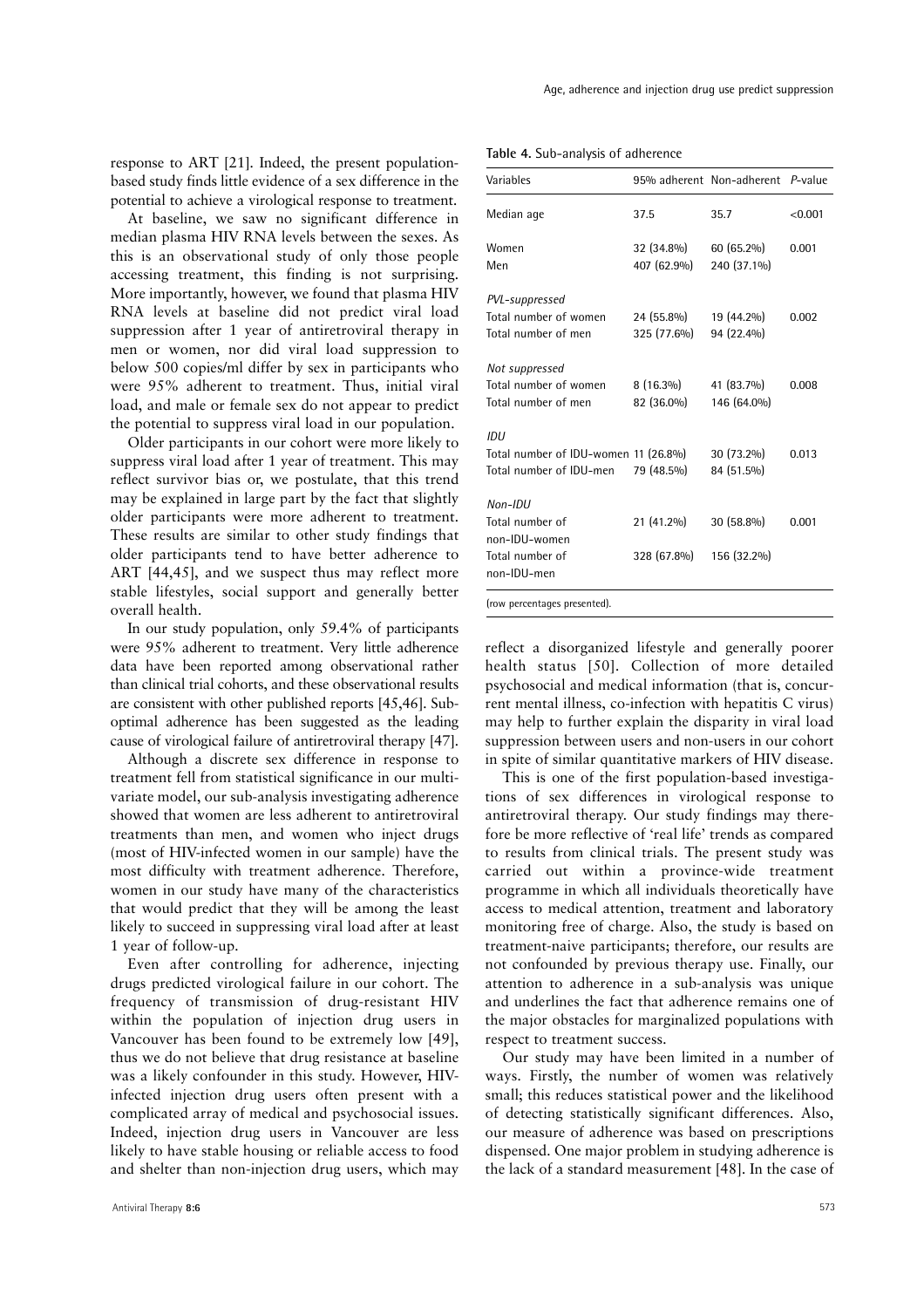prescription fills, physicians may have prescribed medications that were picked up but not taken and therefore, some participants may not have achieved viral load suppression despite filling each prescription. We suspect this may only confer a conservative bias to our results, and this measure of adherence has previously been shown to accurately predict adherence effects on viral load suppression [31].

Clinical outcomes other than viral load are presently being evaluated in our population. These are especially important to investigate, as a recent study evaluating sex and clinical outcomes after starting HAART in the UK found that women tended to have equal or even slightly better clinical outcomes than men after initiating HAART, as measured by hospital admissions, and development of a new AIDS-defining illness or death [51]. There was no statistically significant difference in the proportion of men and women on protease inhibitor- and non-nucleoside reverse transcriptase inhibitor-containing regimens in this study. This is important to consider in exploring both virological response as well as adherence to treatment, as both protease inhibitors and non-nucleoside reverse transcriptase inhibitors have been associated with particular side effects. We did not capture data regarding adverse effects, including depression. Sex may modify the risk of adverse events and tolerance with certain antiretroviral medications, and women have been found in some settings to suffer more acutely from side effects [52] and from depression [53]. Finally, non-injection drug use (such as crack cocaine) may affect adherence. These issues warrant further study in this population.

In summary, our results demonstrate that sexrelated differences in the suppression of plasma HIV RNA to below 500 copies/ml after 1 year of antiretroviral therapy are readily explained by known confounders such as age, adherence and injection drug use. However, as women in our sample were on average younger, poorly adherent to treatment and injecting drugs, they were least likely to suppress viral load after 1 year. Although these data do not allow us to address the specific reasons why women and injection drug users in our study cohort did poorly and had difficulty adhering to their treatment regimens, our results do suggest an immediate need for greater efforts to promote treatment adherence, as well as further initiatives to identify and remove barriers to successful treatment for younger people, injection drug users and especially women.

## **Acknowledgements**

We thank Bonnie Devlin, Diane Campbell, Elizabeth Ferris, Nada Gataric, Kelly Hsu, Myrna Reginaldo and Peter Vann for their research and administrative assistance.

## **Source of support**

This work was supported by the National Health Research Development Programme of Health Canada through a National Health Research Scholar Award to Dr Hogg.

### **References**

- 1. Carpenter CC, Cooper DA, Fischl MA, Gatell JM, Gazzard BG, Hammer SM, et al. Antiretroviral therapy in adults: updated recommendations of the International AIDS society – USA Panel. *Journal of the American Medical Association* 2000; **283(3):**381–390.
- 2. Hogg RS, Yip B, Kully C, Craib KJ, O'Shaugnessy MV, Schechter MT & Montaner JS. Improved survival among HIV-infected patients after initiation of triple-drug antiretroviral regimens. *Canadian Medical Association Journal* 1999; **160(5):**659–665.
- 3. Montaner JS, Montessori V, Harrigan R, OS M & Hogg R. Antiretroviral therapy: 'the state of the art'. *Biomedicine & Pharmacotherapy* 1999; **53(2):**63–72.
- 4. Mellors JW, Munoz A, Giorgi JV, Margolick JB, Tassoni CJ, Gupta P, Kingsley LA, Todd JA, Saah AJ, Detels R, Phair JP & Rinaldo CR Jr. Plasma viral load and CD4+ lymphocytes as prognostic markers of HIV-1 infection. *Annals of Internal Medicine* 1997; **126(12):**946–954.
- 5. Fowler MG, Melnick SL & Mathieson BJ. Women and HIV. Epidemiology and global overview. *Obstetrics & Gynecology Clinics of North America* 1997; **24(4):**705–729.
- 6. Sterling TR, Lyles CM, Vlahov D, Astemborski J, Margolick JB & Quinn TC. Sex differences in longitudinal human immunodeficiency virus type 1 RNA levels among seroconverters. *Journal of Infectious Diseases* 1999; **180(3):**666–672.
- 7. Sterling TR, Vlahov D, Astemborski J, Hoover DR, Margolick JB & Quinn TC. Initial plasma HIV-1 RNA levels and progression to AIDS in women and men. *New England Journal of Medicine* 2001; **344(10):**720–725.
- 8. Moroni M. Sex differences in HIV-1 viral load and progression to AIDS. *Lancet* 1999; **353(9152):**589–590.
- 9. Junghans C, Ledergerber B, Chan P, Weber R & Egger M. Sex differences in HIV-1 viral load and progression to AIDS. *Lancet* 1999; **353(9152):**589.
- 10. Katzenstein DA, Hammer SM, Hughes MD, Gundacker H, Jackson JB, Fiscus S, Rasheed S, Elbeik T, Reichman R, Japour A & Merigan TC. The relation of virologic and immunologic markers to clinical outcomes after nucleoside therapy in HIV-infected adults with 200 to 500 CD4 cells per cubic millimeter. *New England Journal of Medicine* 1996; **335(15):**1091–1098.
- 11. Farzadegan H, Hoover DR, Astemborski J, Lyles CM, Margolick JB, Markham RB, Quinn TC & Vlahov D. Sex differences in HIV-1 viral load and progression to AIDS. *Lancet* 1998; **352(9139):**1510–1514.
- 12. Evans JS, Nims T, Cooley J, Bradley W, Jagodzinski L, Zhou S, Melcher GP, Burke DS & Vahey M. Serum levels of virus burden in early stage human immunodeficiency virus type 1 disease in women. *Journal of Infectious Diseases* 1997; **175(4):**795–800.
- 13. Delmas MC, Jadand C, De Vincenzi I, Deveau C, Persoz A, Sobel A, Kazatchkine M, Brunet JB & Meyer L. Gender difference in CD4+ cell counts persist after HIV-1 infection. *AIDS* 1997; **11(8):**1071–1073.
- 14. Prins M, Robertson JR, Brettle RP, Aguado IH, Broers B, Boufassa F, Goldberg DJ, Zangerle R, Coutinho RA & van den Hoek A. Do gender differences in CD4 cell counts matter? *AIDS* 1999; **13(17):**2361–2364.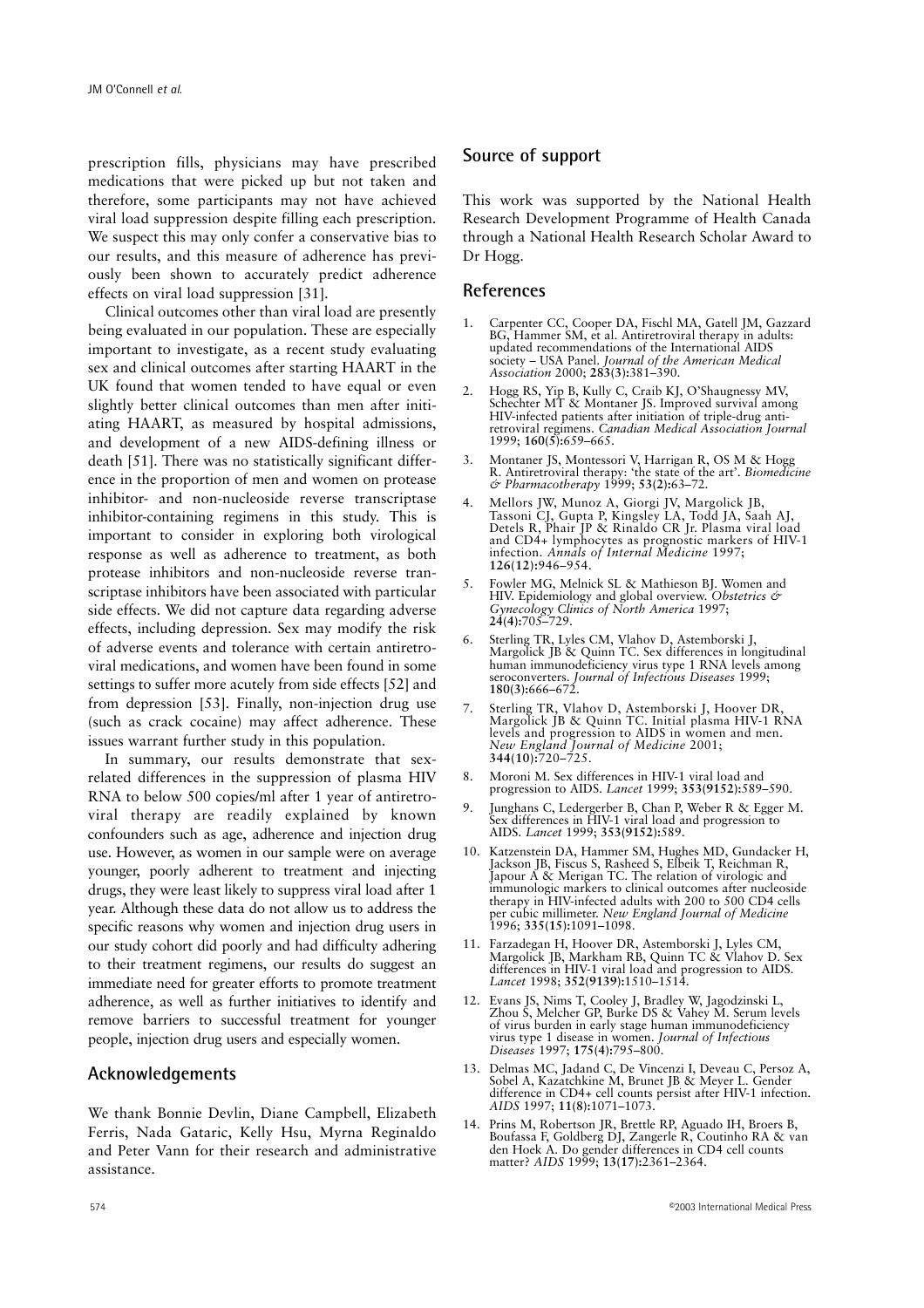- 15. Melnick SL, Sherer R, Louis TA, Hillman D, Rodriguez EM, Lackman C, Capps L, Brown LS Jr, Carlyn M & Korvick JA. Survival and disease progression according to gender of patients with HIV Infection. The Terry Beirn Community Programs for Clinical Research on AIDS. *Journal of the American Medical Association* 1994; **272(24):**1915–1921.
- 16. Cozzi Lepri A, Pezzotti P, Dorrucci M, Phillips AN & Rezza G. HIV disease progression in 854 women and men infected through injecting drug use and heterosexual sex and followed for up to nine years from seroconversion. *British Medical Journal* 1994; **309(6968):**1537–1542.
- 17. Chaisson RE, Keruly JC & Moore RD. Race, sex, drug use, and progression of human immunodeficiency virus disease. *New England Journal of Medicine* 1995; **333(12):**751–756.
- 18. Moore RD, Cheever L, Keruly JC & Chaisson RE. Lack of sex difference in CD4 to HIV-1 RNA viral load ratio. *Lancet* 1999; **353(9151):**463–464.
- 19. Bush CE, Donovan RM, Markowitz N, Baxa D, Kvale P & Saravolatz LD. Gender is not a factor in serum human immunodeficiency virus type 1 RNA levels in patients with viremia. *Journal of Clinical Microbiology* 1996; **34(4):**970–972.
- 20. Ellerbrock TV, Bush TJ, Chamberland ME & Oxtoby MJ. Epidemiology of women with AIDS in the United States, 1981 through 1990. A comparison with heterosexual men with AIDS. *Journal of the American Medical Association* 1991; **265(22):**2971–2975.
- 21. Zorilla CD. Antiretroviral combination therapy in HIV-1 infected women and men: are their responses different? *International Journal of Fertility* 2000; **45:**195–199.
- 22. Gersten M, Chapman S, Farnsworth A, Chang Y, Yu G & Clendeninn N. The safety and efficacy of Viracept (nelfinavir mesylate, NFV) in female patients participated in pivotal Phase II/III double-blind randomized controlled trials. *Conference on Women & HIV*. Pasadena, Calif., USA, May 4–7, 1997; 1.
- 23. Leavitt R, Lewi DS, Uip D, Pedro R, Kalichman A & Suleiman J. Subgroup analysis of clinical and surrogate marker efficacy by gender in a study of indinavir (IDV) alone and zidovudine (ZDV) in treatment naive HIV-1 patients with 50–250 CD4 cells/mm3 . *12th World AIDS Conference*. Geneva, Switzerland, June 28–July 3 1998; 60358.
- 24. Squires K, Gulick R, Pavia A, Eron J, Murphy R, Mauney J *et al.* Sex differences in the selection of thymidine analog regimen therapy trials (START I and START II). *7th Conference on Retroviruses & Opportunistic Infections*. Geneva, Switzerland, 2000.
- 25. Lemp GF, Hirozawa AM, Cohen JB, Derish PA, McKinney KC & Hernandez SR. Survival for women and men with AIDS. *Journal of Infectious Diseases* 1992; **166(1):**74–79.
- 26. Montaner J & O'Shaugnessy M. *Therapeutic Guidelines for the Treatment of HIV/AIDS and Related Conditions. Vancouver: BC Centre for Excellence in HIV/AIDS*; 1996.
- 27. Carpenter CC, Fischl MA, Hammer SM, Hirsch MS, Jacobsen DM, Katzenstein DA, Montaner JS, Richman DD, Saag MS, Schooley RT, Thompson MA, Vella S, Yeni PG & Volberding PA. Antiretroviral therapy for HIV infection in 1997. Updated recommendations of the International AIDS Society–USA panel. *Journal of the American Medical Association* 1997; **277(24):**1962–1969.
- 28. Carpenter CC, Fischl MA, Hammer SM, Hirsch MS, Jacobsen DM, Katzenstein DA, Montaner JS, Richman DD, Saag MS, Schooley RT, Thompson MA, Vella S, Yeni PG & Volberding PA. Antiretroviral therapy for HIV infection in 1998: updated recommendations of the International AIDS Society–USA Panel. *Journal of the American Medical Association* 1998; **280(1):**78–86.
- 29. World Health Organization. Acquired immune deficiency syndrome (AIDS): interim proposal for a WHO staging system for HIV infection and disease. *Weekly Epidemiological Record* 1990; **65:**221–228.
- 30. Carpenter CC, Fischl MA, Hammer SM, Hirsch MS, Jacobsen DM, Katzenstein DA, Carpenter CC, Fischl MA, Hammer SM, Hirsch MS, Jacobsen DM, Katzenstein DA, Montaner JS, Richman DD, Saag MS, Schooley RT, Thompson MA, Vella S, Yeni PG & Volberding PA. Antiretroviral therapy for HIV infection in 1996. Recommendations of an international panel. International AIDS Society–USA. *Journal of the American Medical Association* 1996; **276(2):**146–154.
- 31. Low-Beer S, Yip B, O'Shaugnessy MV, Hogg RS & Montaner JSG. Adherence to triple therapy and viral load response. *Journal of Acquired Immune Deficiency Syndromes* 2000; **23:**360–361.
- 32. Paterson DL, Swindells S, Mohr J, Brester M, Vergis EN, Squier C, Wagener MM & Singh N. Adherence to protease inhibitor therapy and outcomes in patients with HIV infection. *Annals of Internal Medicine* 2000; **133(1):**21–30.
- 33. Kitahata MM, Van Rompaey SE & Shields AW. Physician experience in the care of HIV-infected persons is associated with earlier adoption of new antiretroviral therapy. *Journal of Acquired Immune Deficiency Syndromes* 2000; **24(2):**106–114.
- 34. Phillips AN, Staszewski S, Weber R, Kirk O, Francioli P, Miller V, Vernazza P, Lundgren JD & Ledergerber B for the Swiss HIV Cohort Study, the Frankfurt HIV Clinic Cohort, and the EuroSIDA Study Group. HIV viral load response to antiretroviral therapy according to baseline CD4 cell count and viral load. *Journal of the American Medical Association* 2001; **286:**2560–2567.
- 35. Ledergerber B, Egger M, Opravil M, Telenti A, Hirshel B, Battegay M, Vernazza P, Sudre P, Flepp M, Furrer H, Francioli P & Weber R, for the Swiss HIV Cohort Study. Clinical Progression and virologic failure on highly active antiretroviral therapy in HIV-1 patients: a prospective cohort study. *Lancet* 1999; **353:**863–868.
- 36. Kalish LA, Collier AC, Flanigan TP & Kumar P. Plasma viral load in women and men with advanced HIV disease. *39th Interscience Conference on Antimicrobial Agents & Chemotherapy*. San Francisco, Calif., USA, September 26–29 1999.
- 37. Collaborative Group on AIDS Incubation & HIV Survival. Time from HIV-1 seroconversion to AIDS and death before widespread use of highly active antiretroviral therapy: a collaborative re-analysis. *Lancet* 2000; **355:**1131–1137.
- 38. Palella FJ Jr, Delaney KM, Moorman AC, Loveless MO, Fuhrer J, Satten GA, Aschman DJ & Holmberg SD. Declining morbidity and mortality among patients with advanced human immunodeficiency virus. *New England Journal of Medicine* 1998; **338(13):**853–860.
- 39. Thurmann PA & Hompesch BC. Influence of gender on the phamacokinetics and pharmacodynamics of drugs. *International Journal of Clinical Pharmacology & Therapeutics* 1998; **36(11):**586–590.
- 40. Hader S, Smith D, Moore J & Holmberg S. HIV infection in women in the United States: status at the millenium. *Journal of the American Medical Association* 2001; **285:**1186–1192.
- 41. Musey L, Hughes J, Schacker T, Shea T, Corey L & McElrath MJ. Cytotoxic-T-cell responses, viral load, and disease progression in early human immunodeficiency virus type 1 infection. *New England Journal of Medicine* 1997; **337(18):**1267–1274.
- 42. Ray SC & Quinn TC. Sex and the genetic diversity of HIV-1. *Nature Medicine* 2000; **6(1):**23–25.
- 43. Long EM, Martin HL Jr, Kreiss JK, Rainwater SM, Lavreys L, Jackson DJ, Rakwar J & Mandaliya K. Gender differences in HIV-1 diversity at time of infection. *Nature Medicine* 2000; **6(1):**71–75.
- 44. Mehta S, Moore RD & Graham NM. Potential factors affecting adherence with HIV therapy. *AIDS* 1997; **11(14):**1665–1670.
- 45. Gordillo V, del Amo J, Soriano V & Gonzalez-Lahoz J. Sociodemographic and psychological variables influencing adherence to antiretroviral therapy. *AIDS* 1999; **13(13):**1763–1769.